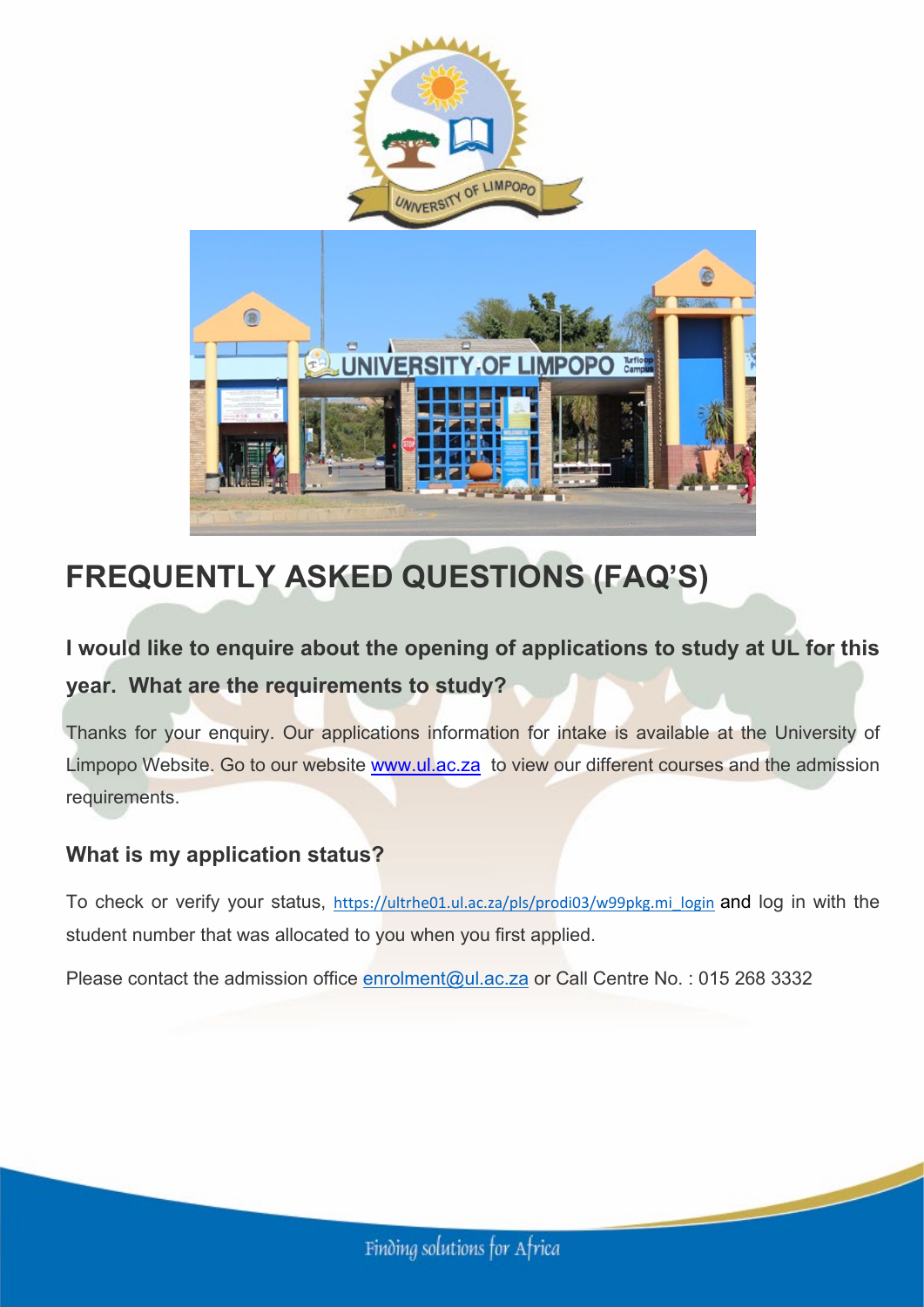### **Can I please get my student number and pin?**

You can easily retrieve your PIN by following these steps:

- Step 1: Visit the "Login window" [https://ultrhe01.ul.ac.za/pls/prodi03/w99pkg.mi\\_login](https://ultrhe01.ul.ac.za/pls/prodi03/w99pkg.mi_login)
- Step 2: Click on "Forgotten your PIN".
- Step 3: Read the instruction and complete the open requested fields. Click "Next".
- Step 4: Your PIN will be sent to your email address and the cell phone number you applied with

If the above was unsuccessful, please contact the Enrolment Management Department Call Centre Office at: 015 268 3332. You can send your date of birth and surname to [enrolment@ul.ac.za](mailto:enrolment@ul.ac.za) so that we can search for it on our system.

### **Can I please get a quotation for studies?**

Please visit: [https://www.ul.ac.za/index.php?Entity=Fees](https://www.ul.ac.za/index.php?Entity=Fees#Start)

# **When do applications open?**

You can start applying online from 02 June 2021.

[https://www.ul.ac.za/index.php?Entity=Apply Now](https://www.ul.ac.za/index.php?Entity=Apply%20Now#Start) for the online application process.

### **What is the application fee?**

Online application has a handling fee of **R200** for South African applicants, and **R750** for International Applicants.

### **When and where can I apply for bursaries?**

You can go to our website at:

[https://www.ul.ac.za/index.php?Entity=Financial Support](https://www.ul.ac.za/index.php?Entity=Financial%20Support#Start) for information on bursaries and funding.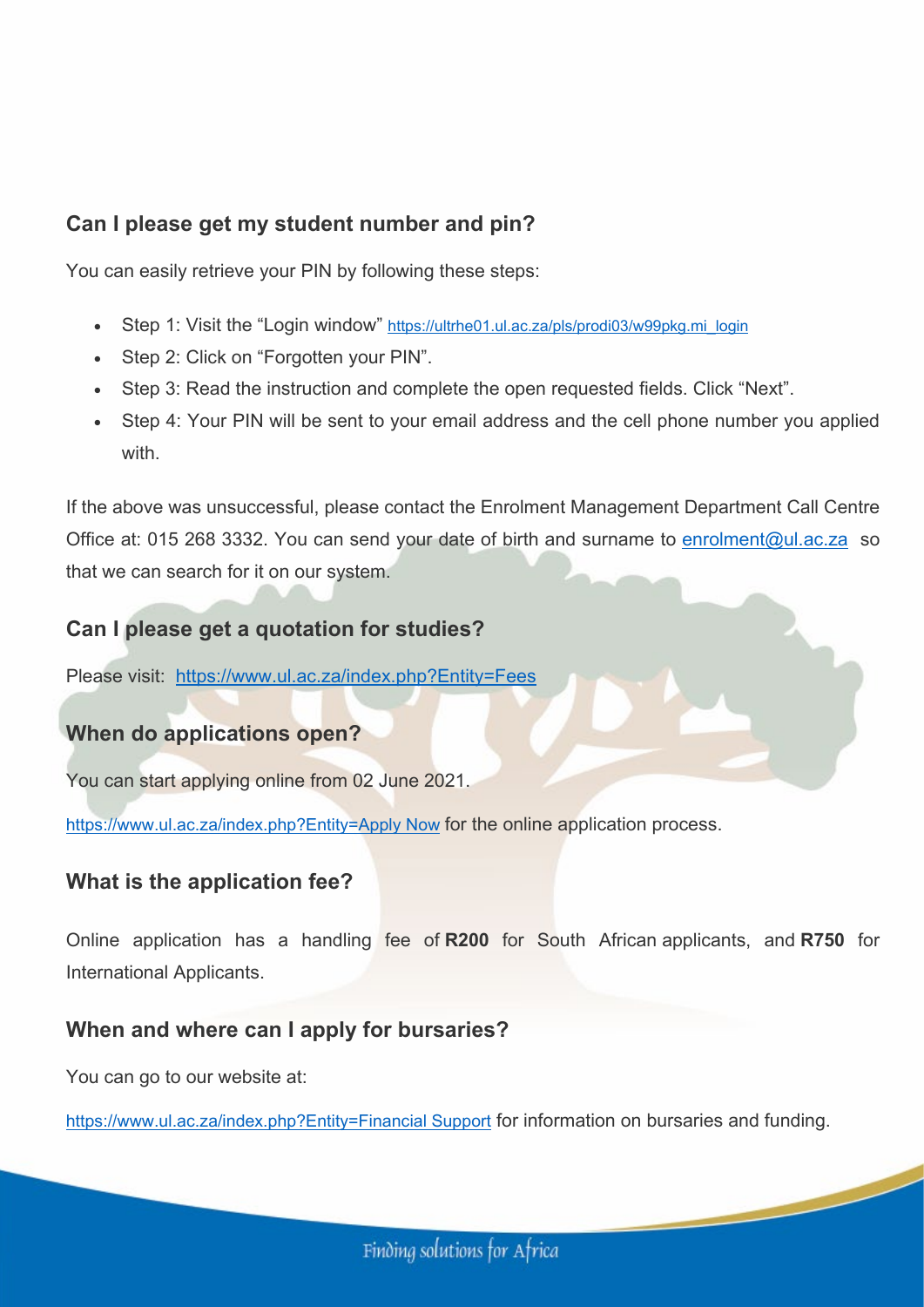### **Do I have NSFAS, can you check my NSFAS status, please?**

NSFAS functions on their own, the University only receives a list of successful applicants and then opens their accounts to register. Please visit the official NSFAS website at <http://www.nsfas.org.za/content/index.html>

#### **How and where do I apply for NSFAS?**

Applications opened on 1 September. You can apply online by visiting the following link: [https://my.nsfas.org.za/mynsfas/selfservice.html.](https://my.nsfas.org.za/mynsfas/selfservice.html) If you do not have access to online resources, you are more than welcome to visit any tertiary institution that will assist you with applying for NSFAS online. Please make sure you have a valid email address, cell phone number and the required supporting documents ready.

#### **I haven't heard anything from Funza Lushaka.**

Funza Lushaka functions on their own, the University only receives confirmation of successful applicants at the end of March. Please visit the official Funza Lushaka website at <http://www.funzalushaka.doe.gov.za/home.jsp> to inquire about your application.

### **When are your Open Days for UL?**

All UL Open Days are currently virtual. This is to ensure that our stakeholders stay safe and healthy and to help contain the coronavirus (Covid-19) as far as possible.

### **Can I still change my course or qualification after applying?**

You can change your course if there is space in the Faculty you would like to change to, and if you meet the admission requirements. You can send your request to the admission office at: [enrolment@ul.ac.za](mailto:enrolment@ul.ac.za)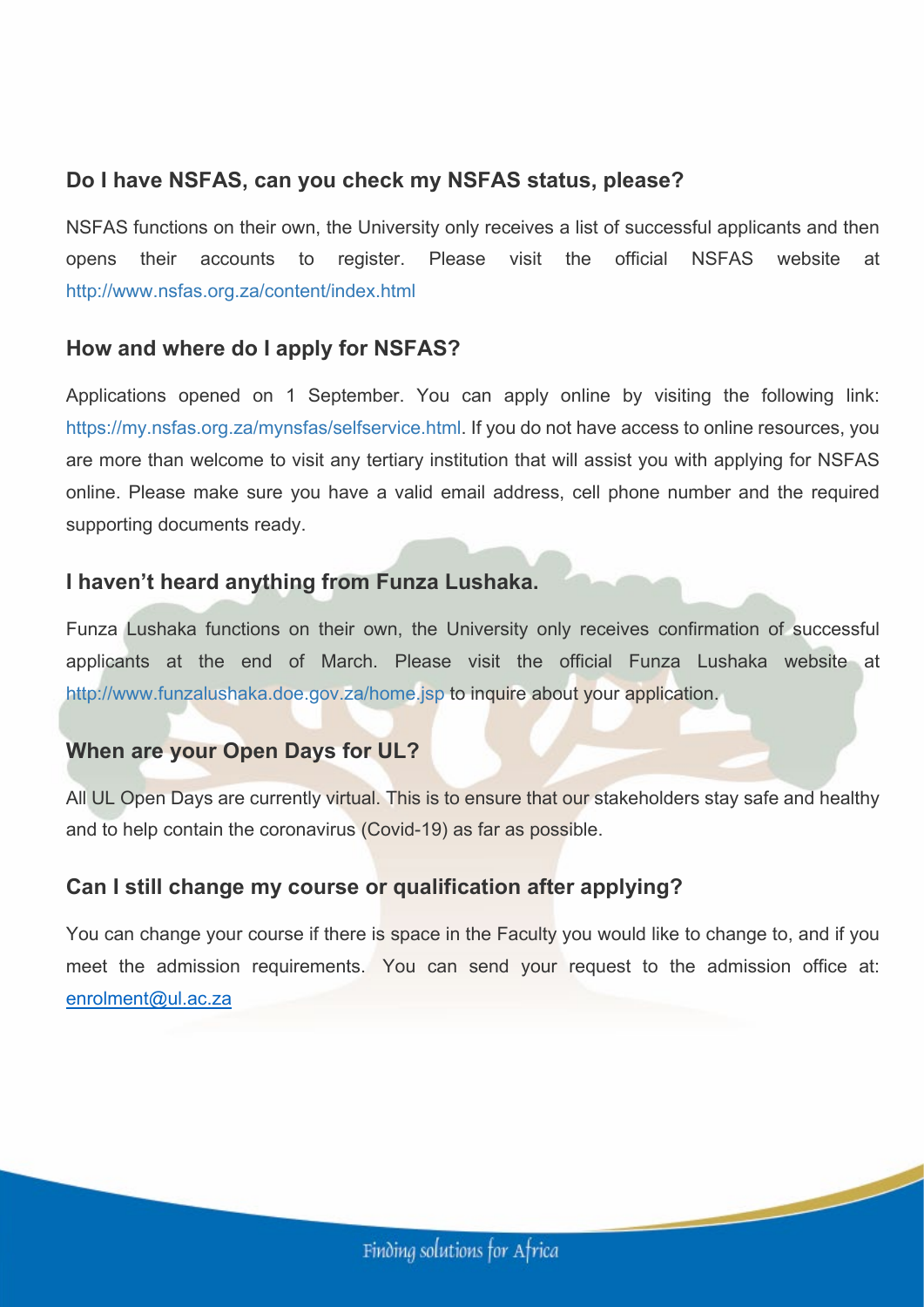### **How do I apply for the residences?**

You can apply for the residences when you apply for study at UL by completing the online application. The options for the different residences are on the online application. Click here to apply: <http://bit.ly/2ndfAsg>

#### **Can I still qualify to study at your university, if I studied at another institution?**

When you apply, you still need to add your matric certificate, with the academic record from your current institution. The Faculty will decide about admission and credits.

# **I am having technical difficulties during the online application process – who can I contact?**

Please call the following numbers for assistance: Call Centre No: 015 268 3332 or: [enrolment@ul.ac.za](mailto:enrolment@ul.ac.za)

#### **How long does it take to get feedback after applying?**

We aim to reply as soon as possible, but we receive a large number of applications. This is also dependent on the submission of all relevant documentation and the time frame in which you apply.

# **My ID number already exists on system when I want to apply online – who can I contact?**

Contact the following numbers or make use of the email address for assistance: Call Centre No: 015 268 3332 or: [enrolment@ul.ac.za](mailto:enrolment@ul.ac.za)

### **For which courses do I qualify?**

Please visit the following website

<https://www.ul.ac.za/application/downloads/2022%20UL%20Undergraduate%20Prospectus.pdf> as well as our Faculty pages regarding our courses and admission requirements.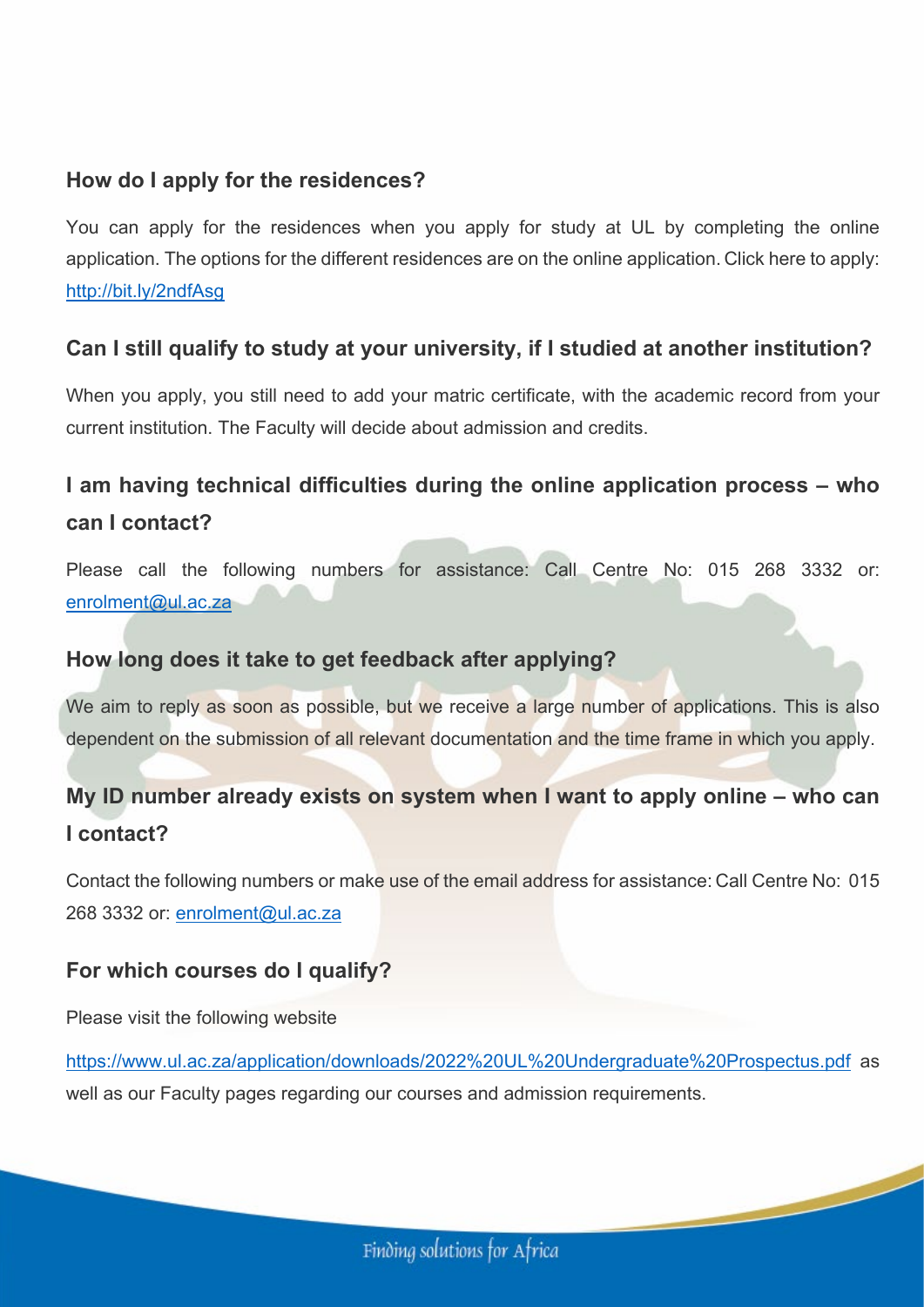# **I am disabled or am in need of additional support. Who can I contact or where can I register for it?**

During the online application process there is a section during the process where this information can be captured. You are also welcome to contact Call Centre No: 015 268 3332 or: [enrolment@ul.ac.za](mailto:enrolment@ul.ac.za)

# **I was unsuccessful in my application due to academic motivations. What does this mean?**

You do not adhere to one or all of the following requirements:

- Do not qualify for Bacclaureus (University admission)
- Correct APS
- Specific subject requirement for the degree

### **Capacity limitations**

Please note that, owing to specific capacity constraints, the University reserves the right to select candidates for admission to certain fields of study. This means that prospective students who comply with the minimum requirements will not automatically be admitted to the courses in question. Because of the capacity limitations and the high demand from students for admission to particular fields of study, students will be selected on the basis of their Grade 12 results for admission to these fields.

### **What is an off- campus residence and how does it work?**

Do you wonder what the difference is between an off – campus residence and a campus residence? Well, students who do not live in a residences on campus, but stay in outside rooms or in their parents' homes, those places are classified as off- campus residences.